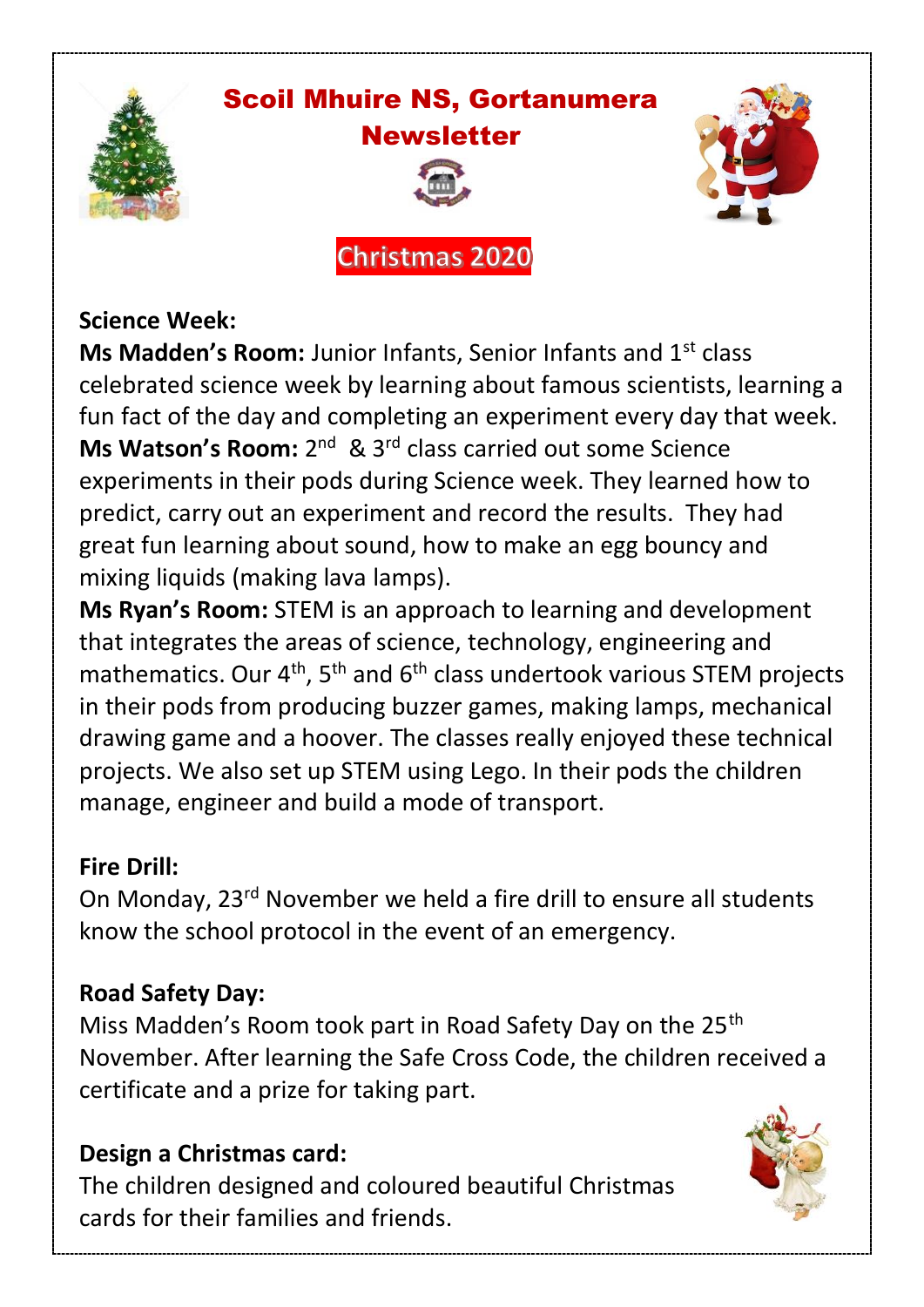#### **Folens Christmas Annuals:**

The children received the popular Folens Christmas Annuals. Sugradh, Spraoi, Siamsa and Sonas are the different Annuals for each age groups. They are full of quizzes and puzzles and great for passing the time.

# **Students of the Week for November / December:**

Congratulations and well done to all the children who got Student of the Week for November and December. They all received a homework free pass, a prize out from the prize box and a certificate as their reward.

#### **Secret Santa:**

The children took part in the Secret Santa; they received gifts from their "Secret Friend."

#### **Christmas Hamper Draw:**

The Christmas Hamper Draw was a big success. Thanks to everyone who brought in items to fill them and to all who bought lines to raise money for the school resources.

# **County Photos:**

County Photos will be coming to the school on Thursday, 14th January to take the children's school photos.

#### **Website:**

Don't forget to check out [www.gortanumerans.ie](http://www.gortanumerans.ie/) for regular updates.

# **Christmas Holidays:**

The school re-opens on Wednesday 6th January after Christmas holidays.



**We hope you & your families have a Happy & Peaceful Christmas & Best Wishes for 2021 from all in Scoil Mhuire N.S. Gortanumera**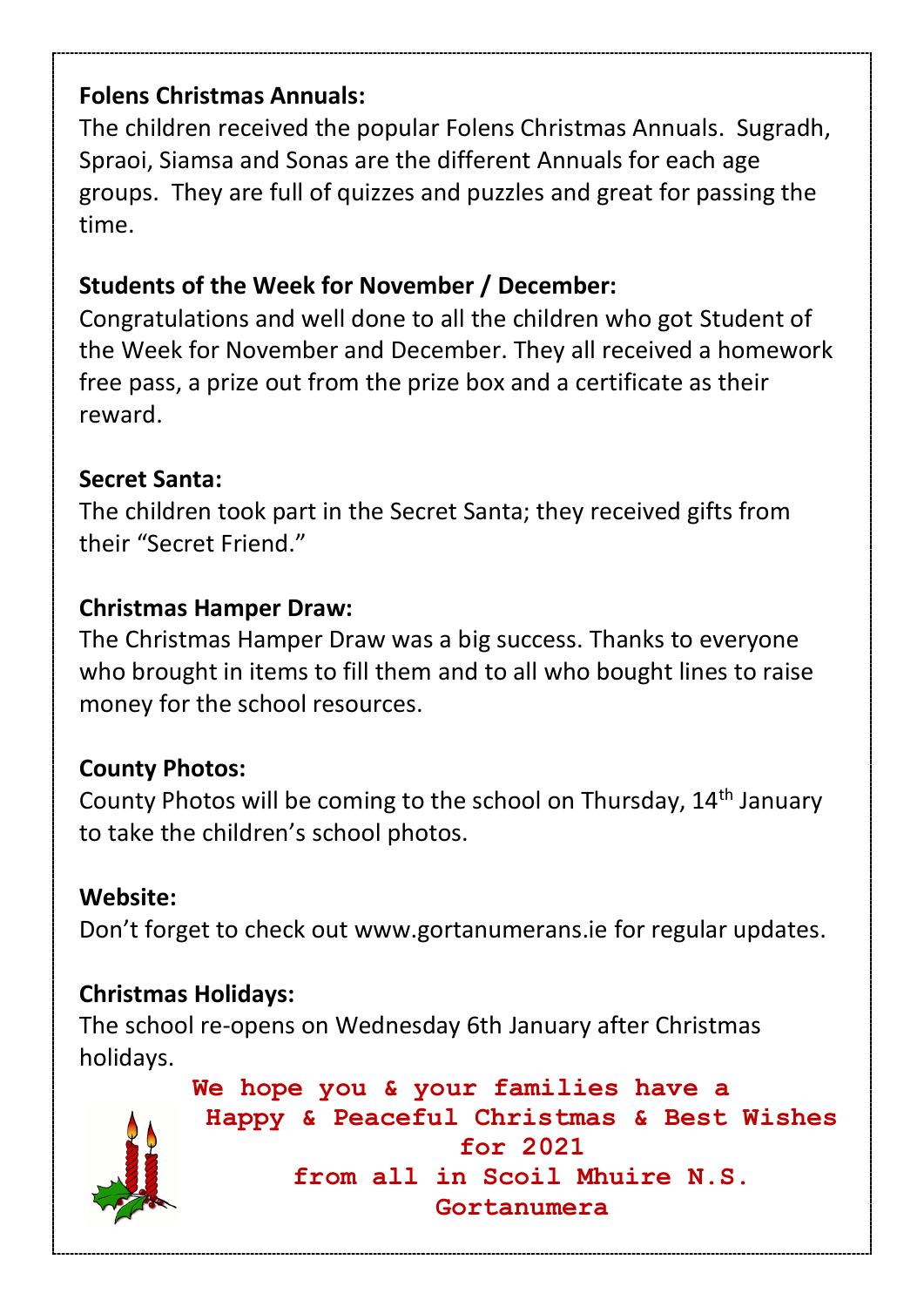# **Christmas Maze**

Help Jo Jo the elf find the missing Christmas present!